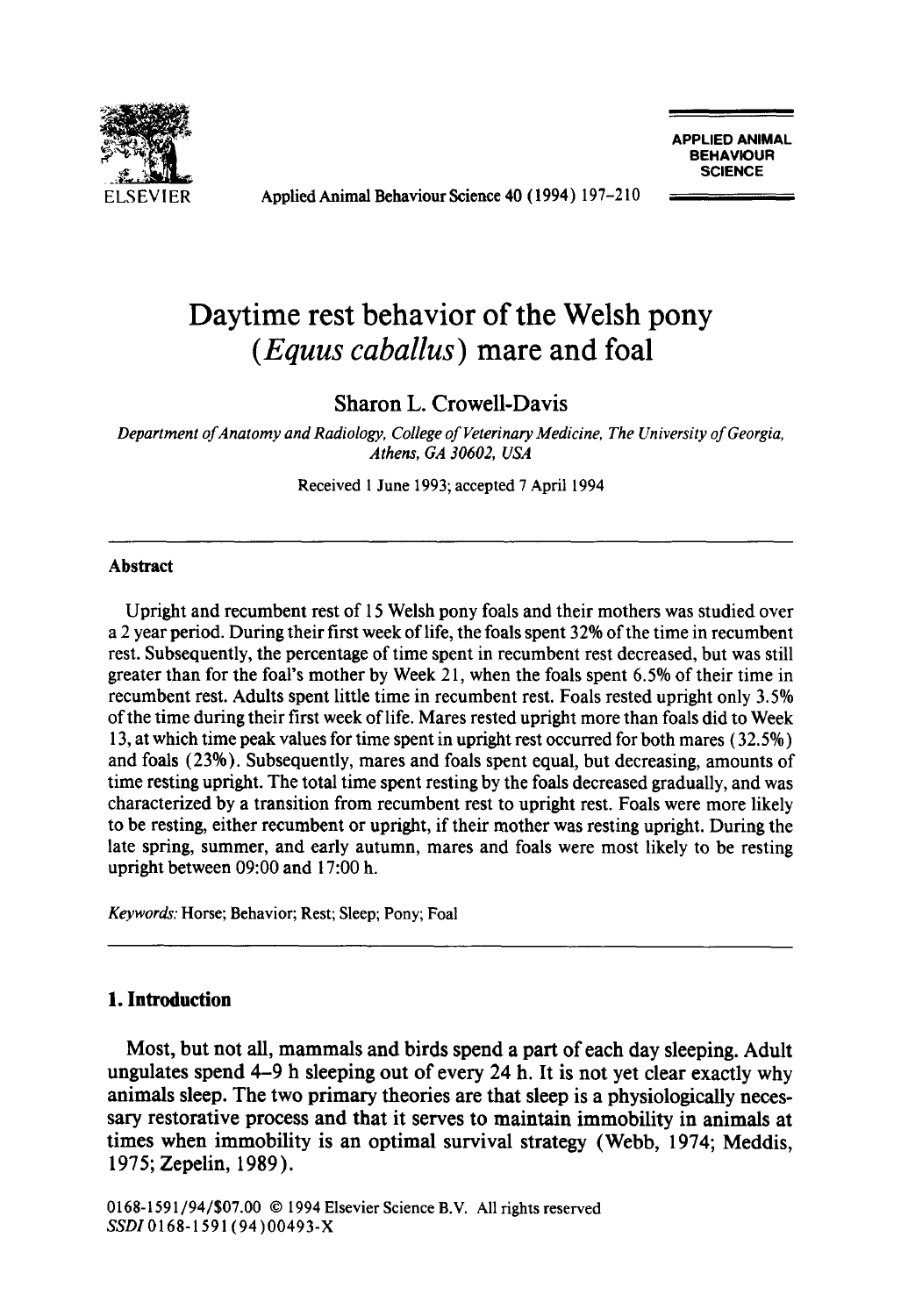Meddis ( 1975 ) identified the characteristics of sleep which are consistent between families as "prolonged inactivity ( 1 ) which is often organized on a circadian (or tidal) basis (2). Very frequently it is accompanied by raised response thresholds (3) and it often occurs in a species-specific site (4) (usually a safe place) and in a species-specific posture".

Correlations between electroencephalographic patterns and the postural states of standing and recumbency of horses have been investigated in several studies. Paradoxical sleep (PS), characterized by low voltage, fast activity (LVFA) and complete loss of postural tone, occurs entirely during recumbency. Part of a horse's slow wave sleep (SWS) also occurs during recumbency. A standing horse may be in alert wakefulness with LVFA, or it may be in SWS with high voltage, slow activity (HVSA). Also, standing horses may be drowsy, with intermediate voltages and activity or alternating LVFA and HVSA. Alert wakefulness occurs while a horse's attention is drawn to some event, either an activity it is carrying out itself, or an external stimulus such as the neighing of another horse (Ruckebusch et al., 1970; Ruckebusch, 1972; Dallaire and Ruckebusch, 1974a,b; Hale and Huggins, 1980).

In this study, behaviors which usually resulted in prolonged immobility were defined as resting. They were separated into the categories of recumbent rest and upright rest. Time-budgets were examined to describe developmental changes, time-of-day changes, and the interdependence of resting behavior by the mare and the foal.

#### **2. Methods**

The resting behavior of 11 adult pony females (mares) and their 15 foals, 11 females (fillies) and four males (colts), was recorded during 585 h of focal samples (Altmann, 1974). The foals, born over a 2 year period ( 1980-1981 ) were studied at the GlanNant Welsh Pony Farm in Ithaca, New York, between April and October. The subjects were maintained on pasture; other ponies, including stallions, geldings, mares without foals, and juveniles, were usually present. Each mare and her foal were observed weekly as the focal dyad of a series of focal samples which totaled  $2 h$  (Altmann, 1974). The day was divided into four sections: 05:00-09:00 h; 09:00-13:00 h; 13:00-17:00 h; 17:00-21:00 h. Each week, two 15 min samples were taken on each pair at random times during each division of the day. Observations were made until the foals were weaned at 19-24 weeks of age.

During a focal sample, a continuous record of behavioral states that lasted at least 0.03 min was kept to the nearest 0.01 min. The complete and mutually exclusive set of behavioral states recorded was mutual grooming, self-grooming, feeding, drinking, nursing, resting upright, resting recumbent, playing and active. Non-resting behaviors have been reported previously (Crowell-Davis, 1985, 1986a,b, 1987; Crowell-Davis and Houpt, 1985; Crowell-Davis et al., 1985a,b, 1987). Subjects were usually observed from a distance of 3-4 m, but could be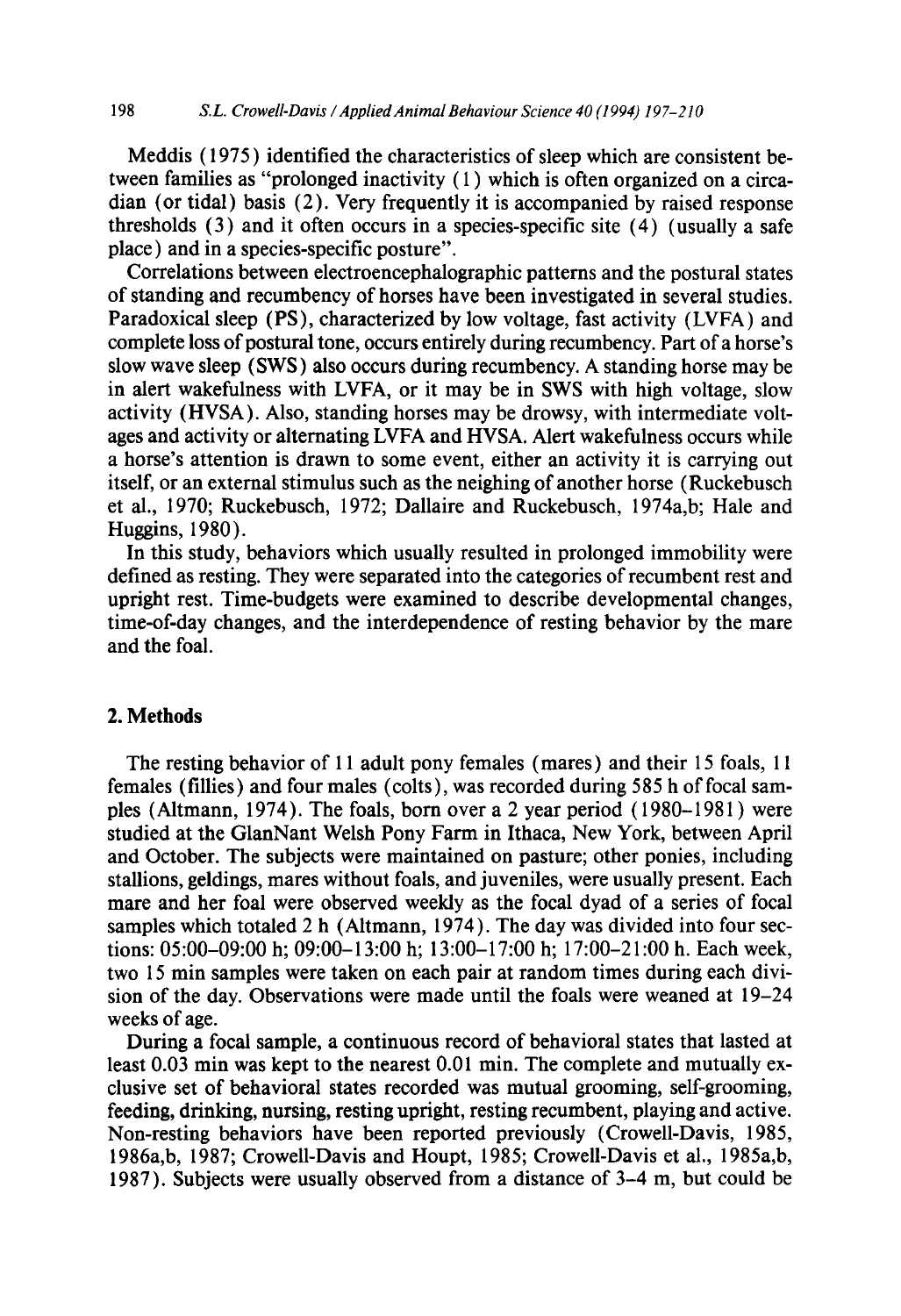approached more closely when necessary, as they were habituated to the presence of neutral observers. Transitions of state were recorded on a tape recorder and subsequently transcribed.

A pony was considered to be resting upright if it was standing still with any two of the following behaviors also occurring: one hind limb flexed; ears turned to the side and partly lowered; lower lip flaccid; eyes partly or fully closed. Ponies were considered to be in recumbent rest if they were in either sternal or lateral recumbency. The pony was considered to be in lateral recumbency only if the head was in contact with the ground. This criterion was necessary because, although the foals usually rested in the lateral and sternal recumbent postures described by Littlejohn and Munro ( 1972 ), they occasionally rested in intermediate postures.

For Weeks 1, 5, 9, 13, 17, and 21, the complete records of transitions of state for both mare and foal were input into computer files. Total rest time, time-ofday rest time and conditional time-budgets for percentage time that the foal rested recumbent or upright when its mother was resting upright, feeding, or active were then calculated for the mares and foals. Four of the 11 mares foaled during both years of the study. Data for these mares were evaluated separately for each year, with the mares' conditional time-budget being calculated from the foal of that year. The resting time-budgets of the foals and their mothers were compared using the Wilcoxon matched pairs signed rank test (WMPSR). All statistics were conducted at  $P < 0.05$ .

## **3. Results**

## *3.1. Recumbent rest*

The foals were observed to lie in each of the four positions of equine recumbency described by Littlejohn and Munro (1972): sternal or lateral and on the left or on the right. During the first week of life, recumbent rest was the second most common behavioral state of foals, taking up 31.8% of their total daytime time-budget.

Over the next 4 months, a steady decline in the percentage of time spent in recumbent rest occurred, with the greatest decline occurring during the second month of life. During Week 5, the foals spent 27.5% of the time in recumbent rest. By Week 9, they spent 15.1% of the time in recumbent rest (Fig. 1 ). By Week 17, the foals spent only 5.1% of the time in recumbent rest. There was little change during Month 6.

In contrast, mares were rarely observed in recumbent rest. Of the few occasions on which mares were observed in recumbent rest, most were either at dawn or on dry ground on sunny days after prolonged cold and/or rainy weather. Values for the percentage of time spent by mares in recumbent rest ranged from 0 to 2%. Foals invariably spent more time in recumbent rest than did their mothers (WMPSR,  $P < 0.005$  for all ages).

During the first weeks of life, foals invariably lay down immediately next to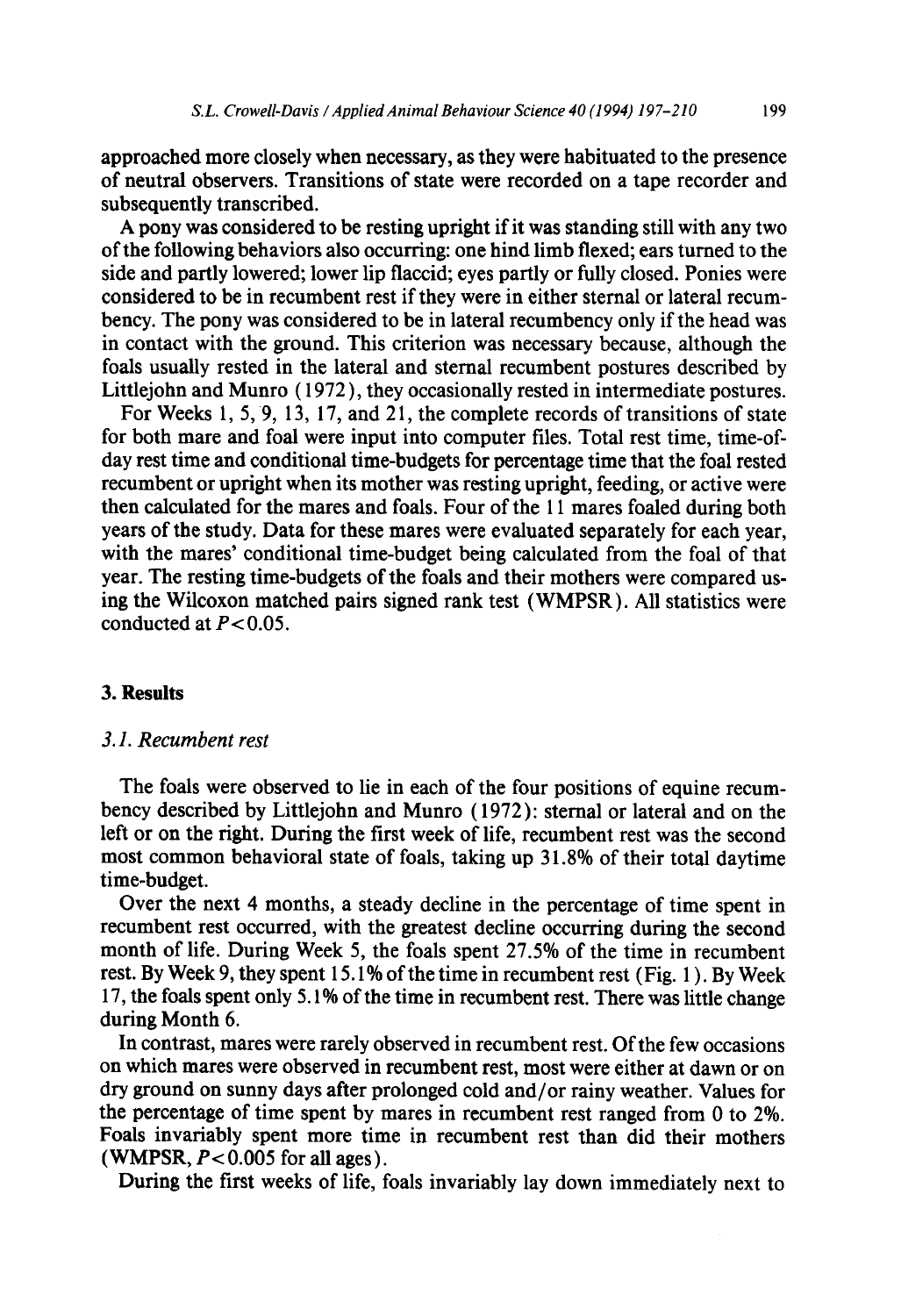

Fig. 1. The mean percentage of time the mares and foals spent resting recumbently. Values were calculated from the continuous data records of the indicated weeks. Standard error of the mean is shown as a vertical bar.

their mothers. Sometimes lying down was preceded by sniffing or nosing the ground, pawing, and/or circling. At other times the foals simply abruptly lay down. Occasionally a foal would lie down, then get up and lie down again one or more times in short succession, effecting a slight change in position as it did so.

Recumbent resting bouts by foals varied in length, but were often longer than 15 min and were usually censored by the limit of focal sample time. In spite of the length of the resting bouts and the large amount of time young foals spent recumbent, their mothers remained close to them, usually within 5 m, during these periods for the first 5-7 weeks of life (Crowell-Davis, 1986b). Older foals were occasionally observed to be in recumbent rest in a group.

On one occasion a foal was observed to be in right lateral recumbency, back to back with its mother, who was in left lateral recumbency. Later, the same foal, having gotten up, lay down between the fore and hind limbs of its mother. However, this was the only occasion on which physical contact between mare and foal was observed during recumbent rest by both of them. On two occasions a foal appeared to be attempting to nurse from its mother while she was in recumbent rest.

On many occasions, recumbent ponies were observed to engage in brief periods of movement. Their ears or facial muscles would twitch. When they were observed closely, movements of nystagmus beneath the closed lids could be clearly seen. They also vocalized and/or moved their limbs. Most notably, when they were in lateral recumbency, they sometimes moved their forelimbs back and forth. The upper forelimbs moved more extensively than did the lower ones.

The foals' reactions to environmental stimuli during these periods were not recorded quantitatively. In general, there was a great degree of variation. Sometimes foals in recumbent rest, either with their eyes open or closed, would jump up swiftly when another pony even walked nearby. At other times, foals contin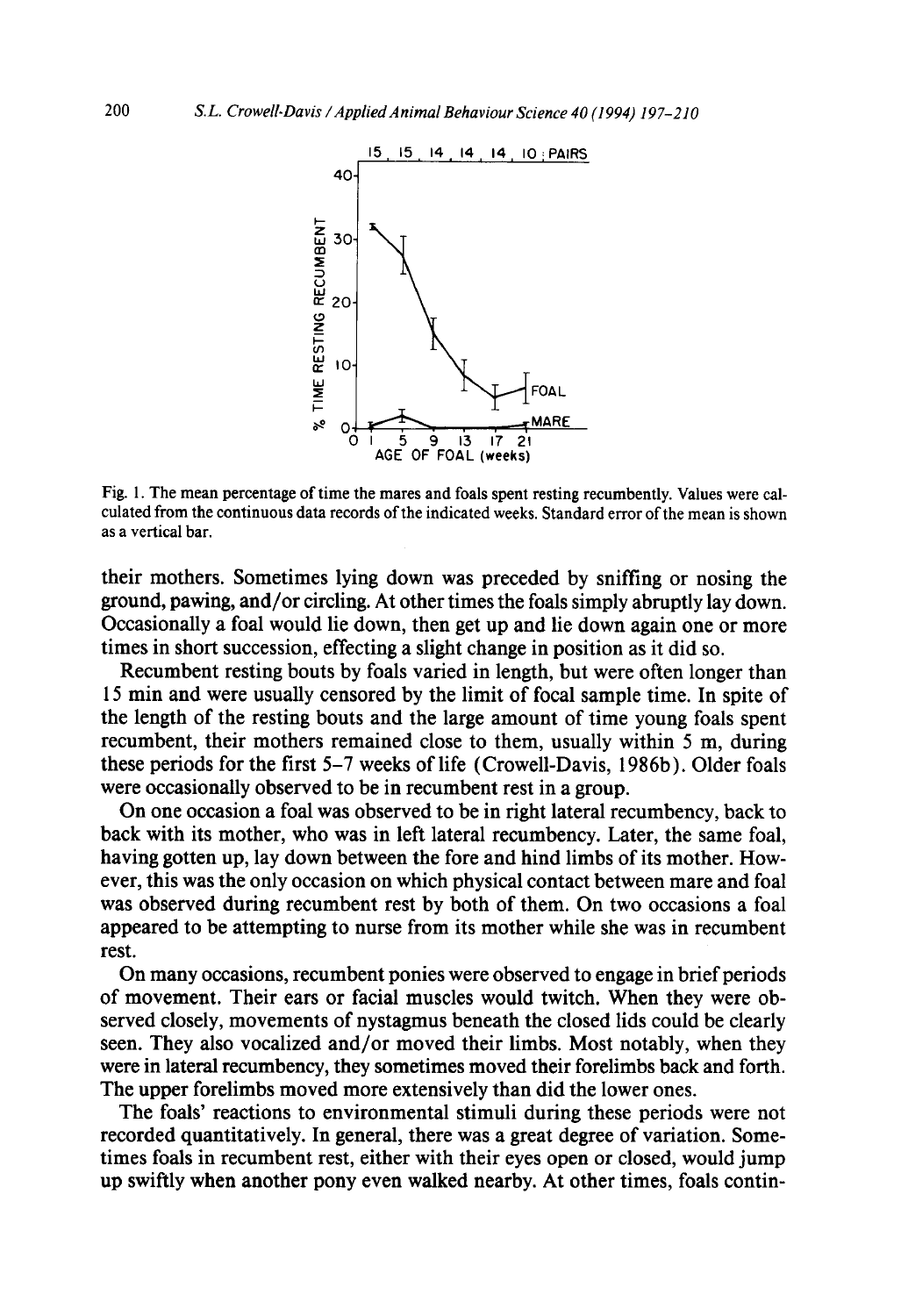**ued to lie still even when several ponies were in the immediate vicinity engaging in social interactions or switching their tails and kicking at flies. On no occasions were any of the ponies observed to step on a recumbent foal, although mares sometimes walked in tight circles around their recumbent foals, grazing with their hooves only a few centimeters from some part of their foal's body.** 

## *3.2. Upright rest*

**Foals began resting upright as early as Day 1. During Week 1, foals spent 3.6% of the time resting upright. Their mothers spent 13% of the time resting upright during the same period, or about four times as much time as the foals (WMPSR, P< 0.025 ). During Weeks 5, 9, and 13, the mares continued to spend significantly more time in upright rest than did their foals (WMPSR, P< 0.005 ). The amount of time that either animal spent in upright rest peaked during Week 13, when the mares spent 32.7% of the time in upright rest and the foals spent 23.0% of the time in upright rest (Fig. 2 ). During Weeks 17 and 2 l, there was no significant difference in the percentage of time mares and foals spent in upright rest.** 

**Resting upright, especially by the adults, was very dearly a herd activity. Either as a group, or in close temporal sequence, the ponies would cease their feeding behavior and walk, trot, or occasionally canter to one of their resting sites. Such resting sites were first described by Tyler ( 1972 ), who referred to them as shades. The shades included sheds, large trees, groups of trees, open barns, and a favored area on an open hillside which was used so frequently that the grass was worn away. There the ponies would stand close together. The predominant behaviors** 



Fig. 2. **The mean percentage of time the mare and foal spent resting upright at various ages of the foal. Values were calculated from the continuous data records of the indicated weeks. For Weeks** 17 **and**  21, **the values for mare and foal were separated slightly to improve clarity. Standard error of the mean**  is shown as a vertical bar. (\*) indicates a significant difference between mares and foals  $(P< 0.05)$ .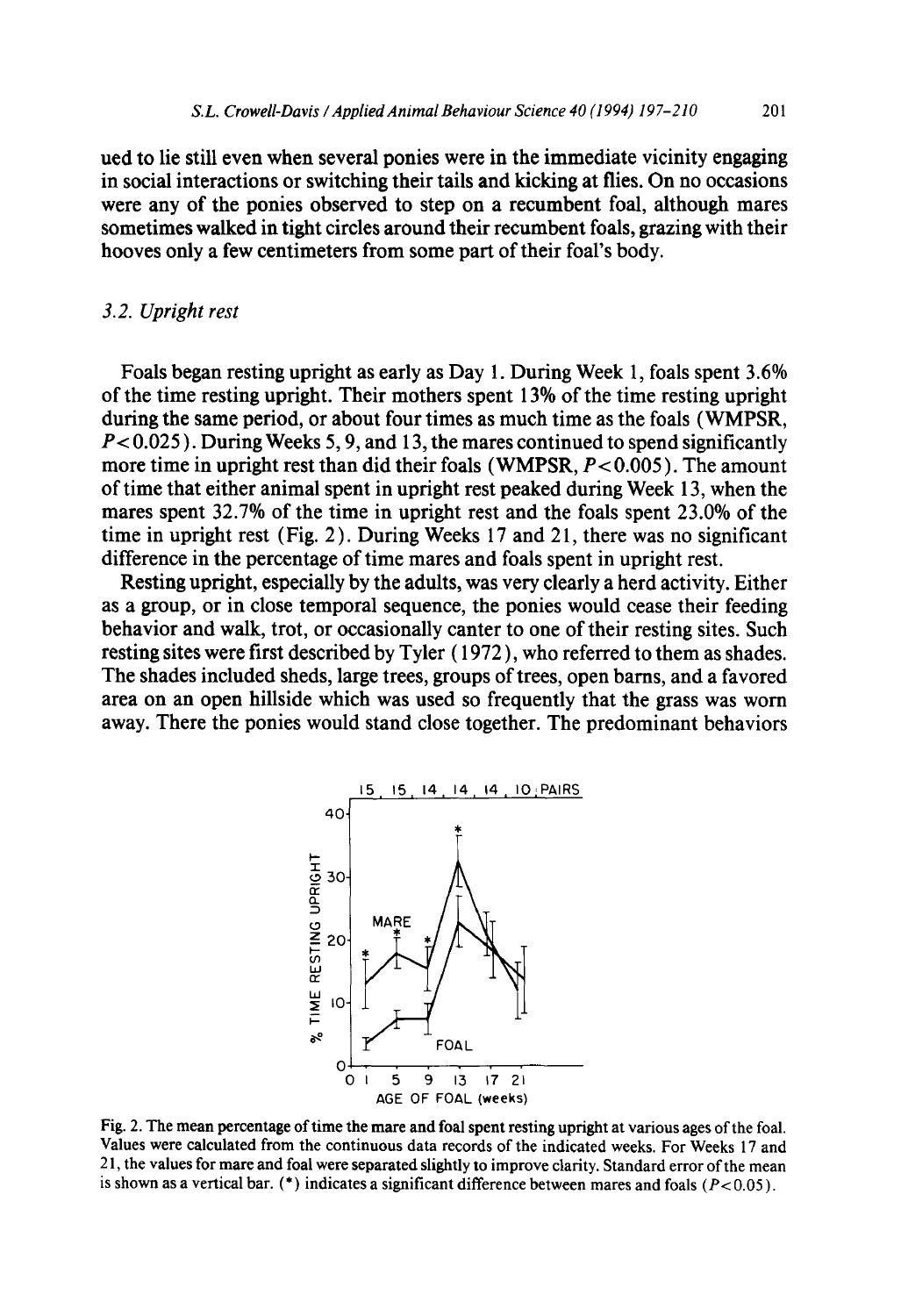for periods of up to 4 h and occasionally longer were resting upright, resting recumbent in the case of foals, and self-grooming.

This pattern of herd behavior was most commonly observed during July and August, when the flies were most numerous and the ambient temperature was highest. Week 13 occurred during one of these 2 months for all but one mare, for which Week 13 was split between the end of June and early July. During these periods of upright rest, the ponies switched their tails back and forth almost constantly and frequently made self-grooming movements which were, to an observer, essentially instantaneous, and too short in duration to be recorded as a transition of state. These included self-biting, stamping, kicking at the belly, shaking the head and neck, and vigorously swinging the head against the side. All of these movements served briefly to relieve the ponies of the presence of flies.

For the most part, individual ponies had preferred upright resting sites within the area in which the herd gathered. These sites persisted from year to year when ponies were returned for extended periods of time to the same pastures.

#### *3.3. Total rest*

During Weeks 1, 5, and 9, the foals spent more time resting, either recumbent or upright, than did their mothers (WMPSR,  $P < 0.005$ ,  $P < 0.005$ ,  $P < 0.001$ ). During Week 1, mares spent 14.6% of the time resting while their foals rested 35.4% of the time, more than twice as much. There was little change during Month 1, but during Month 2 there was a marked decrease in the total time spent resting by foals. This was entirely due to decrease in recumbent rest time, as upright rest time remained stable during this period. During Week 9, mares rested about the same amount of time as they had during Week 1, or 15.7%. Foals, on the other hand, rested 22.6% of the time, a 36% decrease (Fig. 3 ). During Month 3, the total time spent resting by mares and foals increased. This was entirely due to upright rest. Foals were continuing to spend decreasing amounts of time in recumbent rest whereas mares maintained their usual low values. On the other hand, the percentage of time spent in upright rest roughly tripled for foals and doubled for mares between Weeks 9 and 13. During Week 13, there was no significant difference between the total rest time of mares and foals. During Months 5 and 6, the total rest time decreased for both mares and foals. It decreased more rapidly for mares, and at Week 21 mares again spent significantly less time resting than did their foals (WMPSR,  $P < 0.025$ ).

# *3.4. Conditional time-budgets*

Throughout the study, foals were more likely to be in recumbent rest if their mother was resting upright than if she was feeding or active. The shape of the curve for developmental changes in foal recumbent rest if the mare was resting upright paralleled the shape of the total time-budget curve for foal recumbent rest. During the first 2 months of the study, this was due to the mares ceasing other activity to rest upright beside the foal when it was recumbent. Later, foals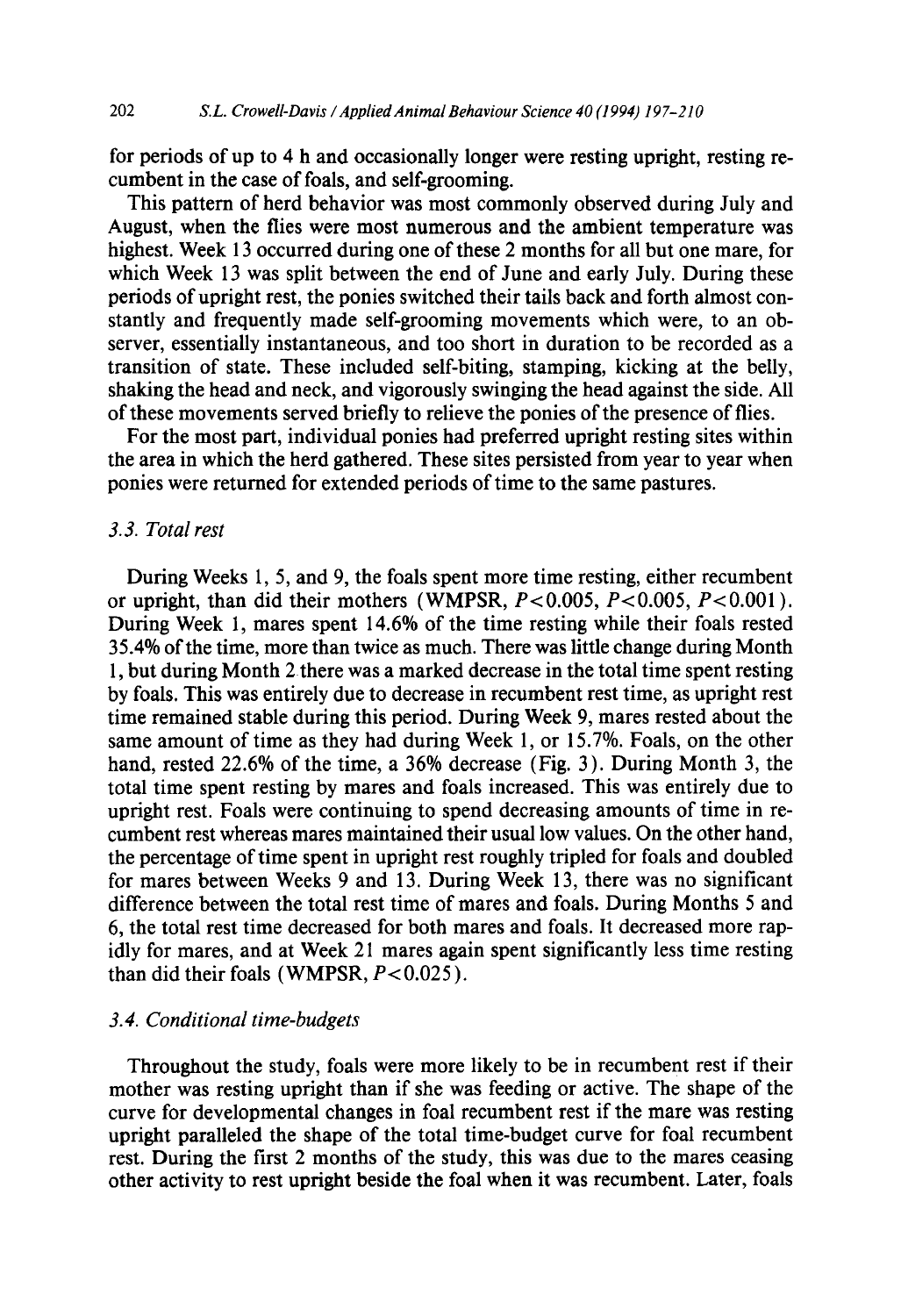

Fig. 3. The mean percentage of time the mares and foals spent in any form of rest at various ages of the foal. Values were calculated from the continuous data records of the indicated weeks. Standard error of the mean is shown as a vertical bar. (\*) indicates a significant difference between mares and foals  $(P<0.05)$ .



Fig. 4. Foal recumbency. The mean percentage of time the foals spent resting recumbent when their mother was feeding, active, or resting upright. For example, during Week l, the foal was recumbent 62% of the time when the mare was resting upright. Values were calculated from the continuous data records of the indicated weeks. The number of foals observed for each mare state and each week varied from nine to 15. Standard error of the mean is shown as a vertical bar.

**would often have periods of recumbent rest during the periods when the herd was huddled in the shade (Fig. 4 ).** 

**The developmental time-budget for foal recumbent rest when the mare was feeding was similar to that for the periods when the mare was resting upright, although values were never high and the curve was less steep. Maximum values of 28.6% and 22.9% occurred during Weeks 1 and 5. These were an effect of the large percentage of time foals spent in recumbent rest during this period, coupled**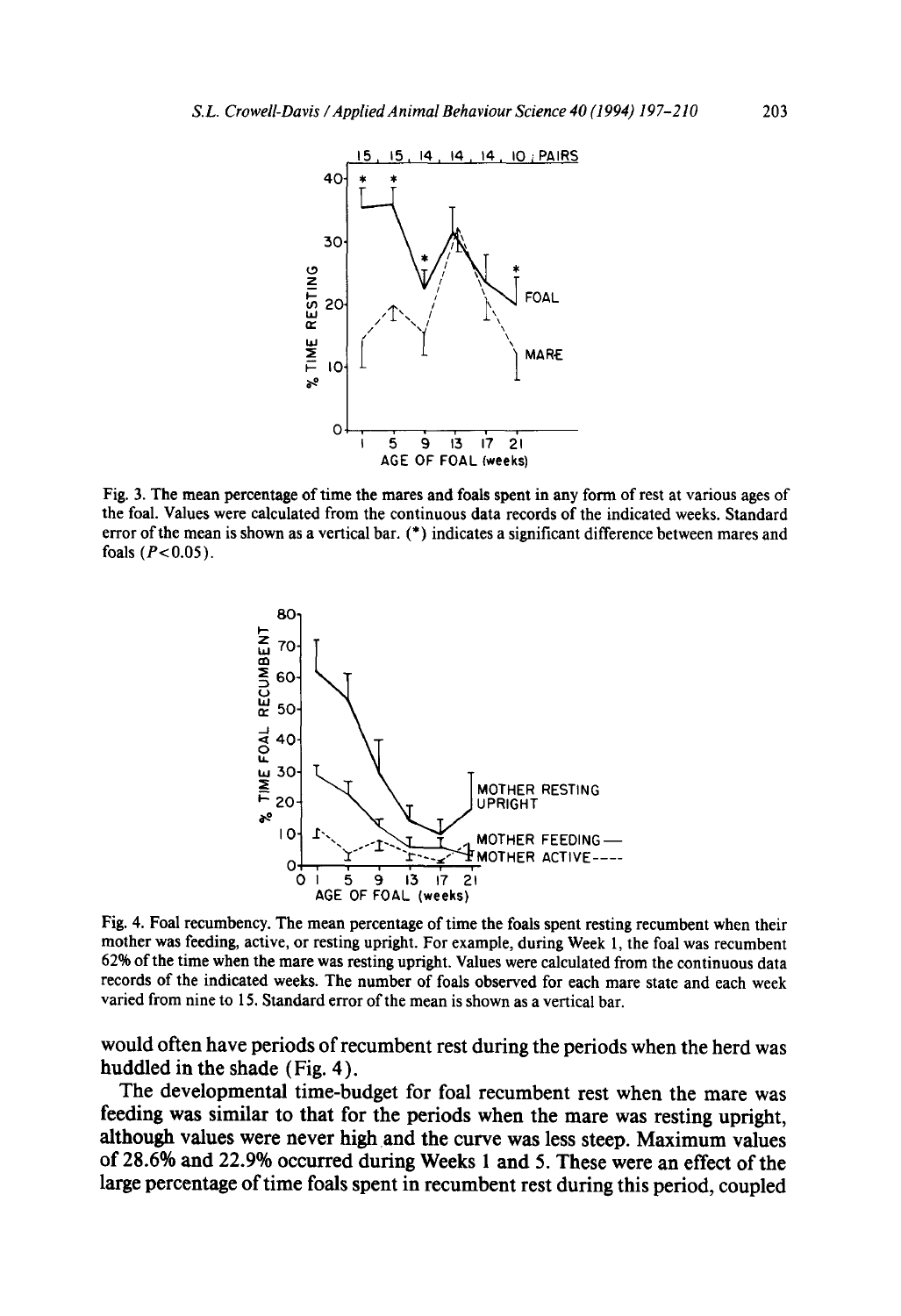

Fig. 5. Foal upright rest. The mean percentage of time the foals spent resting upright when their mother was feeding, active, and resting upright at various ages of the foals. For example, during Week 9, the foal was resting upright 24% of the time when the mare was resting upright. Values were calculated from the continuous data records of the indicated weeks. Standard error of the mean is shown as a vertical bar. The numbers of foals observed for each mare state and each week varied from nine to 15.

with the large percentage of time the mares spent feeding. Mares would have had to decrease their total feeding time if they had always immediately ceased feeding when the foal lay down. They usually continued feeding immediately next to the recumbent foal for several minutes. Recumbent rest by foals during mare activity was rare and did not change as foals grew up.

Foals were always more likely to be resting upright if their mother was resting upright than if she was feeding or active (Fig. 5 ). Except for Week 17, the foal's time-budget for resting upright if its mother was resting upright paralleled its total time-budget for resting upright. During Week 17, the mares and foals both spent less time resting upright than they had during Week 13. However, during Week 17, the foals spent more time resting upright if their mother was resting upright than they had during Week 13. Thus, during the period when the percentage of time ponies spent resting was decreasing, the dependence of the foal's time-budget on the mare's time-budget for this behavior was increasing. Upright rest by foals when the mare was feeding or active was rare, but increased somewhat after Month 3. This occurred when the foal alternately followed its mother, walking behind her in the active state, and rested upright for brief periods while she walked ahead, before resuming activity and catching up.

#### *3.5. Time of day*

Throughout most of the study, mares did the majority of their resting upright during the late morning and afternoon (Fig. 6). During Week 1, which for most mares occurred when the evenings, nights, and mornings were still cool, most upright rest occurred before 09:00 h and after 17:00 h. Once the sun was up and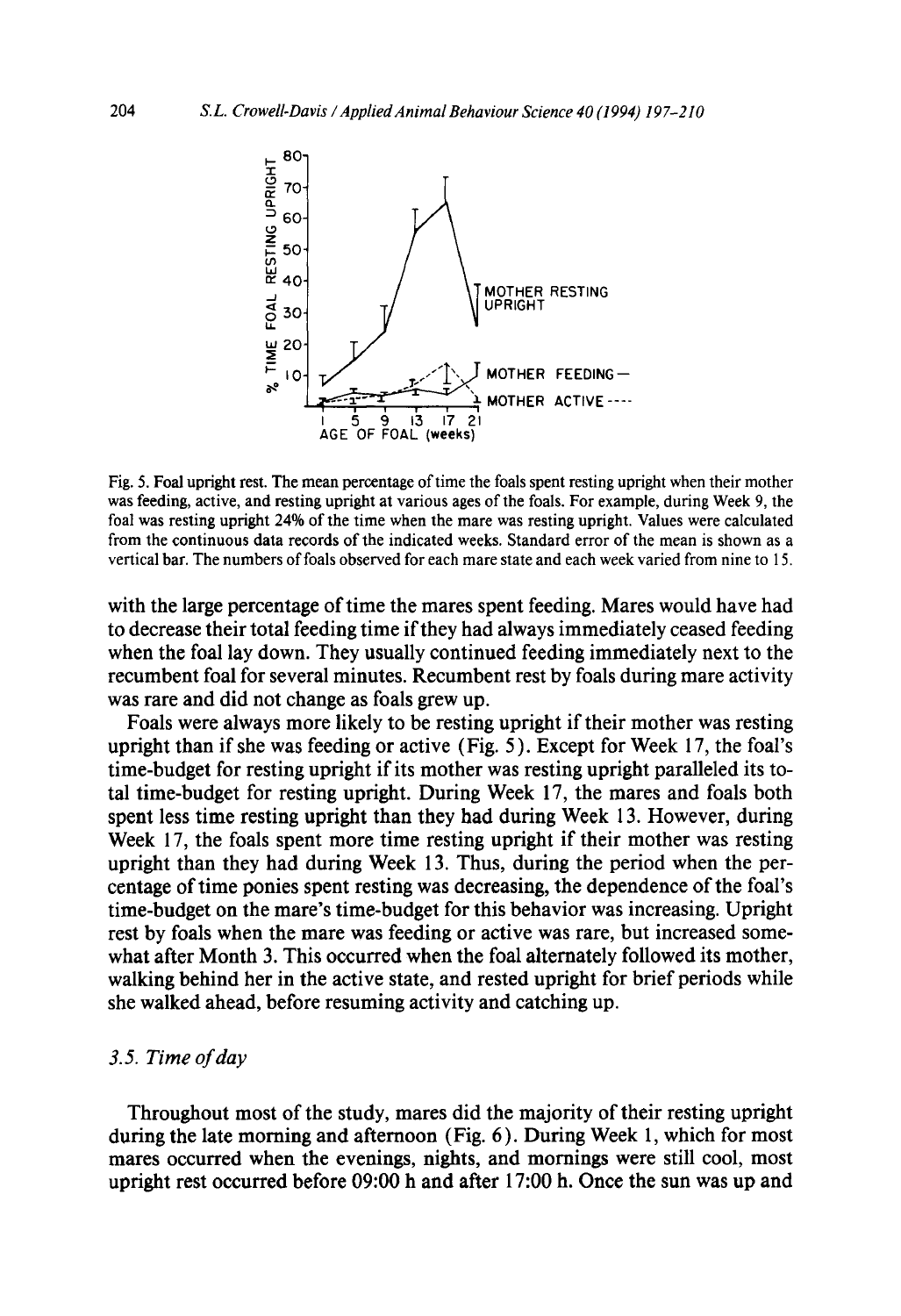

Fig. 6. **The mean percentage of time mares spent resting upright at various times of the day, at various ages of their** foals.



Fig. 7. **The mean percentage of time foals spent resting upright at various times of the day and various ages.** 

**the ambient temperature was firing, they spent most of their time feeding. During Weeks 5, 9, 13, 17, and 2 l, however, most upright rest occurred after 09:00 h and before 17:00 h. During Week 13, mares spent half of the time between 13:00 h and 17:00 h in upright rest. This occurred because of the rest-feeding cycle characteristic of warm weather.** 

**In general, when I first arrived at 05:00 h, some or all of the ponies would be resting. They had regular predawn resting sites. The consistent use of a given site was often the only reason they could be found on dark, foggy mornings. Sometime during the hour before or after dawn they would leave their resting site and begin feeding. About mid-morning they would retreat to a shade and rest. Throughout the middle part of the day they would alternately feed and rest. Ex-**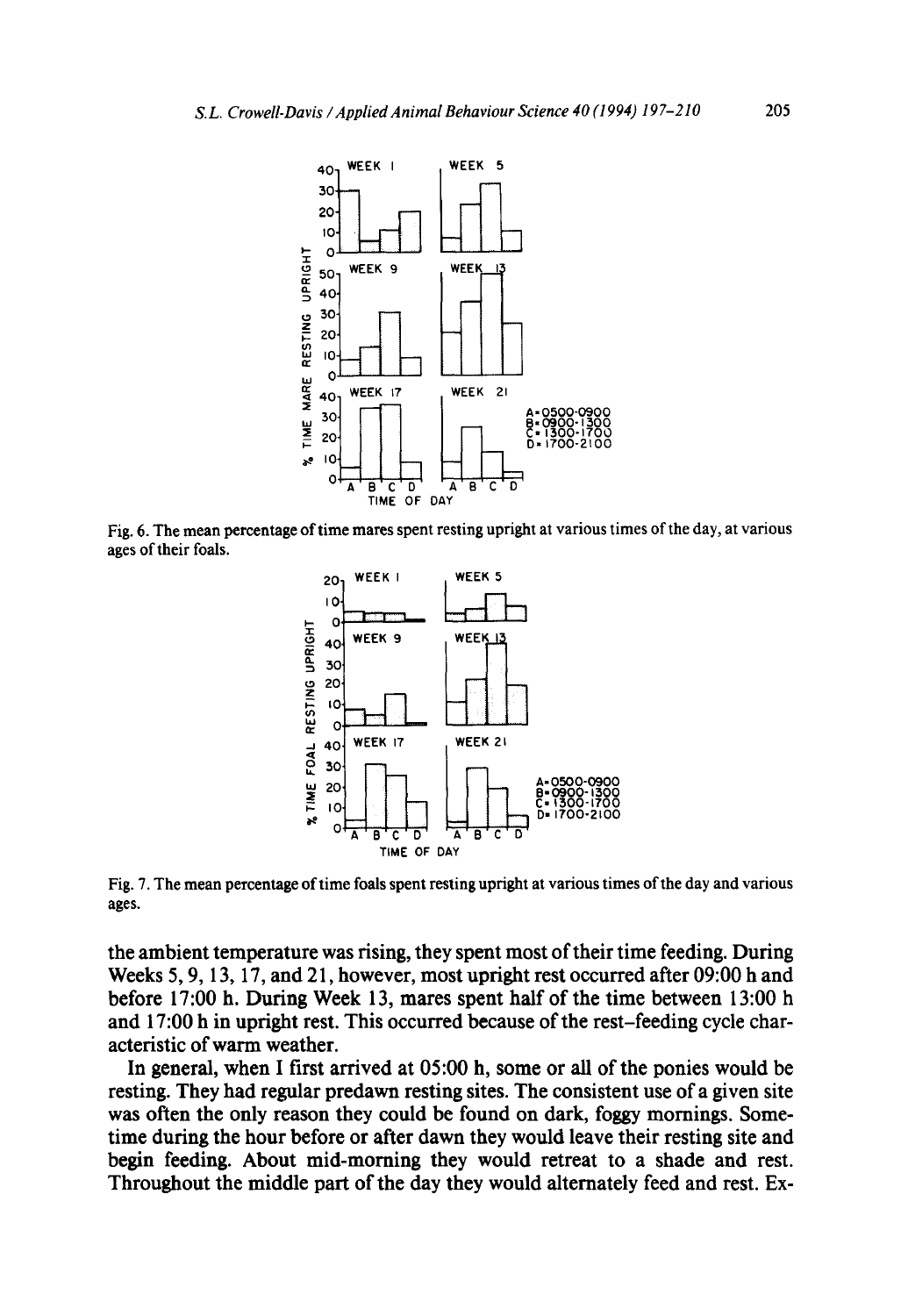ceptions to this occurred during the hottest days of July and August, when temperatures sometimes rose above 25°C and they sometimes retreated into the shades at 09:00 h or 10:00 h and spent almost all of their time there, resting, until about 16:00 or 17:00 h. When the temperature began to drop in the late afternoon or early evening, they would leave the shade and resume feeding. The ponies had not resumed resting by 21:00 h.

For foals the bias towards resting upright between 09:00 and 17:00 h was not quite as consistent and extreme as in the mares. Nevertheless, this was the time of day when most upright rest occurred (Fig. 7).

# **4. Discussion**

The resting time-budgets of foals were found to be very different from the those of adults during the first week of life. As the foals grew, their time-budgets gradually became more and more like those of the adults. This finding was in agreement with studies on the New Forest pony (Tyler, 1972), domestic horses (Martin-Rosset et al., 1978), and the Camargue horse (Boy and Duncan, 1979). A notable feature of this difference is that whereas the foals were more likely to engage in recumbent rest than the adults, they were less likely to engage in upright rest.

The time-budgets for the Welsh pony foals were very similar to those of foals of *Equus przewalski.* The greatest amount of recumbent rest was observed during the first week in both groups: 35% for *E. przewalski* and 32% for *E. caballus* (Boyd, 1988 ). In both, there was a progressive decrease in the percentage of time spent resting. Przewalski foals also exhibited upright rest on Day 1 of life. However, upright rest was far more common in older foals ofE. *caballus* than *E. przewalski,*  which, for example, spent only 7% of their time in upright rest during Month 4 (Boyd, 1988 ). Controlled studies would be required to determine if this difference is due to species or management conditions.

In other mammals, it has been found that paradoxical sleep first emerges in the fetus. Its incidence then decreases rapidly following birth (Roffwarg et al., 1966; Jouvet-Mounier, 1969; Ruckebusch and Barbey, 1971 ). Roffwarg et al. ( 1966 ) have proposed that PS causes maturation of the nervous system in the fetus by supplying long periods of internally induced, artificial excitation of the nervous system. Assuming that recumbent rest in the Welsh foals was the behavioral correlate of PS, as has been found in Pottock ponies and grade ponies (Ruckebusch et al., 1970; Hale and Huggins, 1980), these results are in agreement with that theory. It is notable that the nystagmus, muscle twitching, flicking of the ears, and vocalizations seen during recumbent rest in this study are comparable to the motor movements seen during recorded PS. If the purpose of PS is stimulation of maturation of the nervous system, it follows that as the animal matures it would need less PS.

Adult equids spend very little time lying down, particularly during daylight, and hence little time in PS, as they cannot enter PS while standing. This has been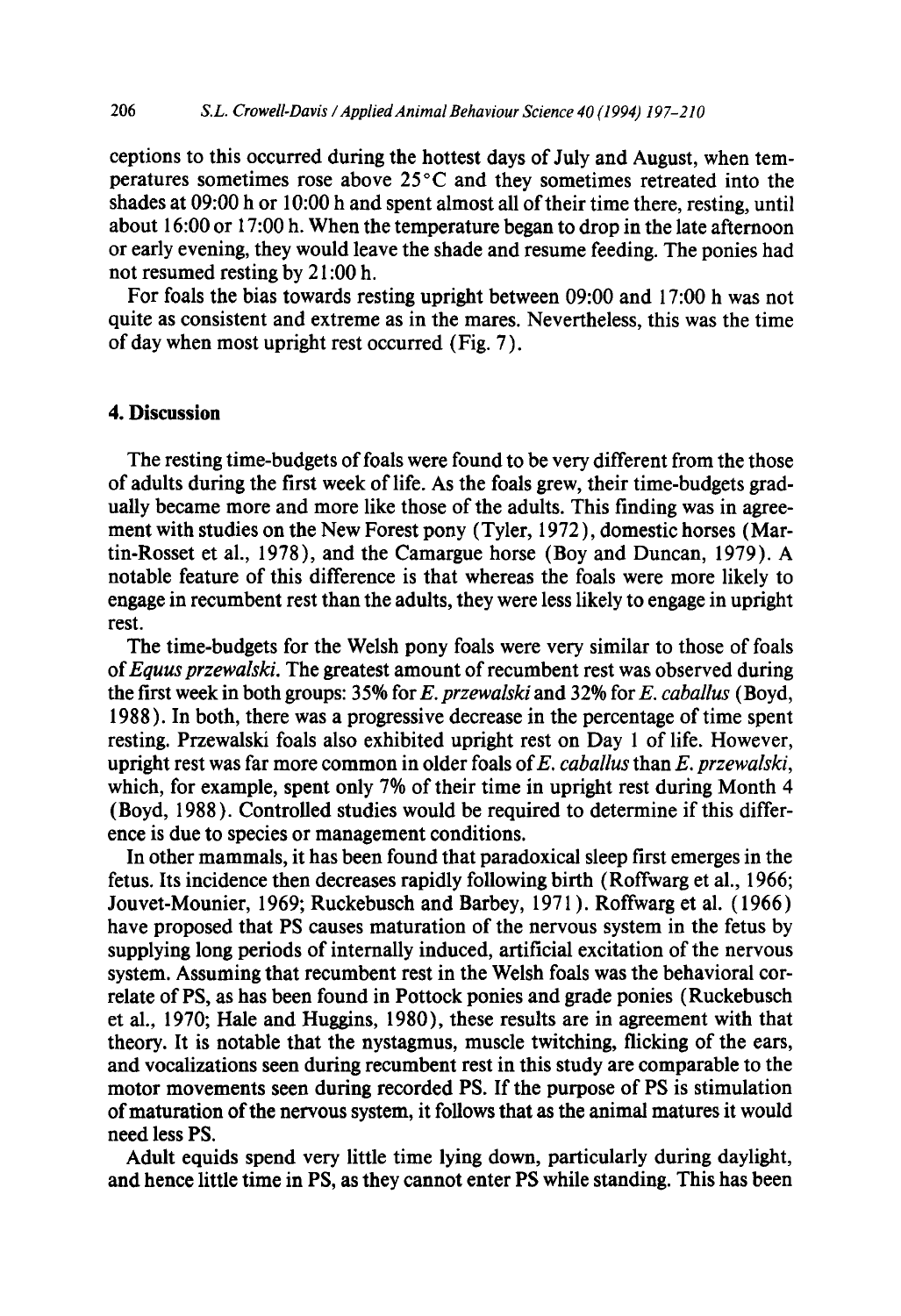noted in several studies. Hartmann zebras rarely lie down except when they are going to dust bathe (Joubert, 1972). Adult Pryor Mountain horses and New Forest ponies also are rarely recumbent and do most of their resting while standing (Feist, 1971; Tyler, 1972). Recumbent rest and PS are not entirely absent in adult equids, however. Assateague ponies are recumbent 9.89% of the night during June, July, and August (Keiper and Keenan, 1980). Adult Camargue horses are recumbent 1.23-13.02% of the time out of every 24 h, depending on sex and season (Duncan, 1980). Polish primitive mares are recumbent 3.6% of the time (Kownacki et al., 1978). Three Pottock pony stallions spent  $3.3\%$  of a 24 h day in PS (Ruckebusch, 1972). Meddis ( 1975 ) has suggested that the function of PS may change soon after birth.

Fishbein and Gutwein (1977) have suggested that PS is necessary for conversion of learned responses into stable, long-term memory traces and for active maintenance of the stability of an established memory trace. This theory would be consistent with a high level of PS in young foals, which must rapidly assimilate a large amount of information during the first few days and weeks after birth. In support of this, Boy and Duncan ( 1979 ) have found that Camargue horse foals show a direct correlation ( $P < 0.001$ ) between time spent standing alert and time spent in lateral recumbency, which is presumably PS.

Resting upright is basically an adult behavior. It was not commonly observed in foals during their first day of life, although it did occur. The general patterns of resting upright seemed most congruent with Webb's (1974) theory that "sleep is adaptive non-responding and that the sleep characteristics of particular species reflect the adaptive requirements for non-responding in the ecological niche of the species". Ponies left the direct sunlight and remained relatively immobile in the shade for long periods of time when continued movement in the heat would have been stressful. Riding ponies on the same farm, which were required to move about during the periods when the broodmares stood in the shade, were observed to sweat profusely on numerous occasions. Thus, interrupting feeding to spend long periods resting in the shade is probably a form of behavioral thermoregulation. New Forest ponies (Tyler, 1972 ) and Appaloosas (Stebbins, 1974) have also been observed to spend large amounts of time huddling in shaded areas, usually under trees, during the hottest times of the year and when the fly density was also the greatest.

Two other adaptations may be occurring during these standing huddles. First, the ponies provide each other with some protection from fly harassment by standing against each other and swishing their tails. Foals were often observed to crowd between two adult ponies, which allowed them to remain there, or to stand with their head in their mother's tail. Second, it is notable that these long periods are spent  $(1)$  standing and  $(2)$  in a huddle. In the wild state, both of these behaviors would be predicted to evolve as a result of selection against predation. A pony engaging in upright rest rather than recumbent rest does not have to stand up before running away from a predator. It also has a more extensive field of vision during brief surveys of the surrounding area. An individual which is part of a group has less chance of being selected as prey by an approaching predator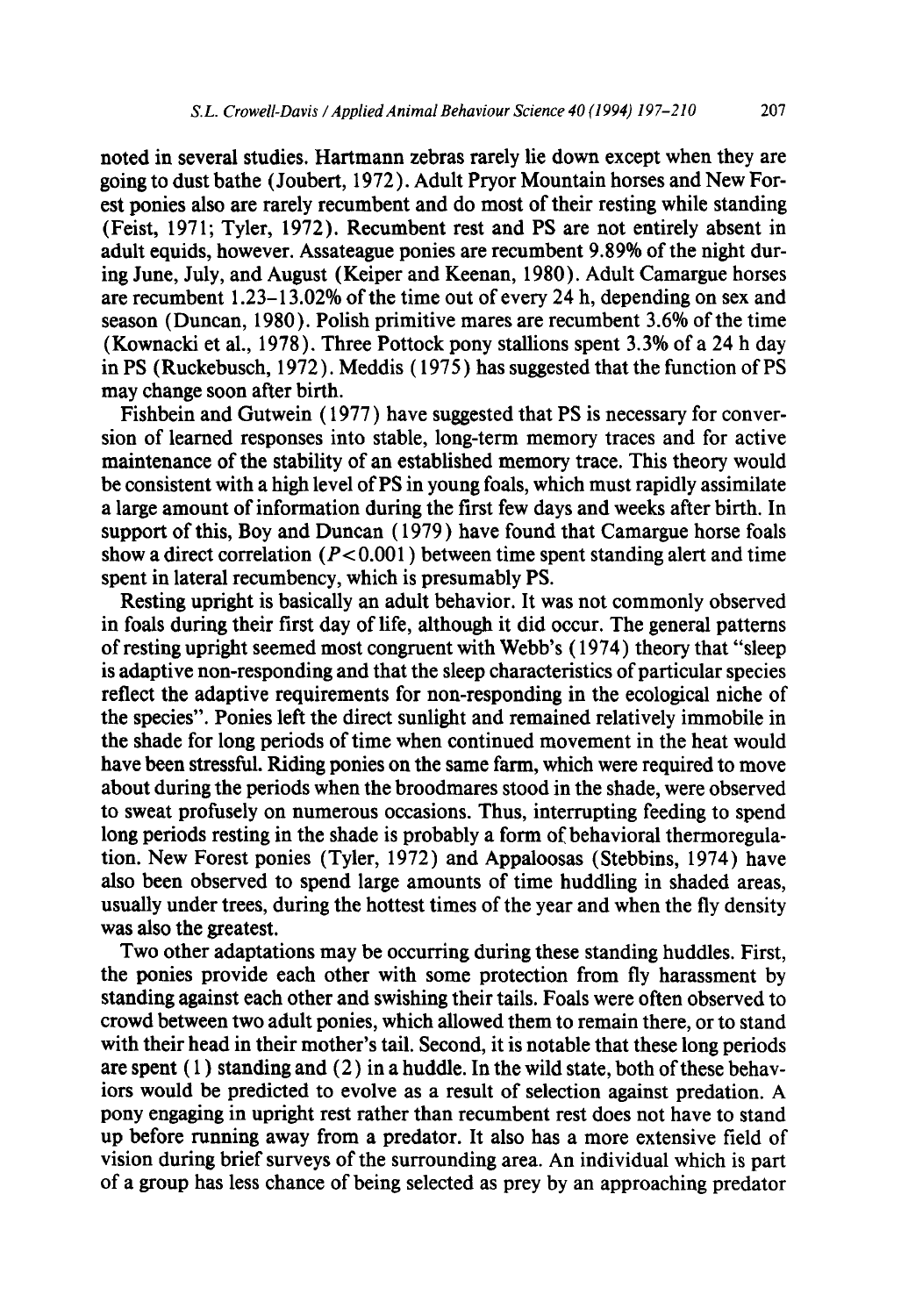than an animal which is located peripherally or partly separated from the group (Hamilton, 1971 ).

When the alpha mare that died after the first year's study was alive, all the foals consistently crowded around her during herd rest periods. When another mare replaced the alpha mare in the central rest position, the foals stood around the new alpha mare or beside the stallion. They would leave the more central part of the shade to nurse their mothers, then return. The two alpha mares and the stallion were very tolerant of all the foals crowding around them during these periods. At other times it was rare for a foal other than her own to be close to a mare, or for a foal to be close to a stallion. Systematic studies of position during huddles among feral and wild equids should be made to determine whether foals are, indeed, regularly allowed into the center, or if this pattern was unique to this herd.

The congruence of foal recumbent rest and mare upright rest is due to the mare's recumbency response, in which she changes her behavior when her foal lies down (Crowell-Davis, 1986b). From the development of the foal's time spent resting upright during periods of resting upright by their mother, it is possible that foals learn their resting upright time-budgets from their mothers. As with feeding, this is logical in terms of efficiency of adaptation. The adult mares have already learned to feed during the least stressful times of the day, i.e. when the temperatures are not extreme, and to remain immobile at other times of the day. Rather than learn this by trial and error, the foals may simply imitate their mothers.

An alternative explanation is that there is an underlying physiological-behavioral mechanism in adult ponies that causes them to respond identically to the same given environmental stimuli and that the physical development of foals gradually makes their responses more and more like their mothers. As with feeding, directly comparable studies on mothered and non-mothered foals are necessary to clarify this point.

One of the most notable features of the resting behavior of the ponies was that they usually chose a shaded area to rest in so long as one was available. This selection became most obvious during July and August, when the weather was often hot and the flies dense. Many riding stables tie horses in direct sunlight for long periods of time, even when they are sweating. This is also common at horse shows. Assuming that animal preferences correlate with physiological needs or have other adaptive value, restraining horses for prolonged periods in direct sunlight in hot weather may be psychologically and physically stressful and compromise their welfare.

Consideration of horse's needs for appropriate resting conditions also applies to the custom of shipping mares and their newborn foals to a stable where the mare is to be bred a few days after the birth of the foal. For any trip longer than a couple of hours, the foal should have a space available in which it can safely lie down for extended periods of time.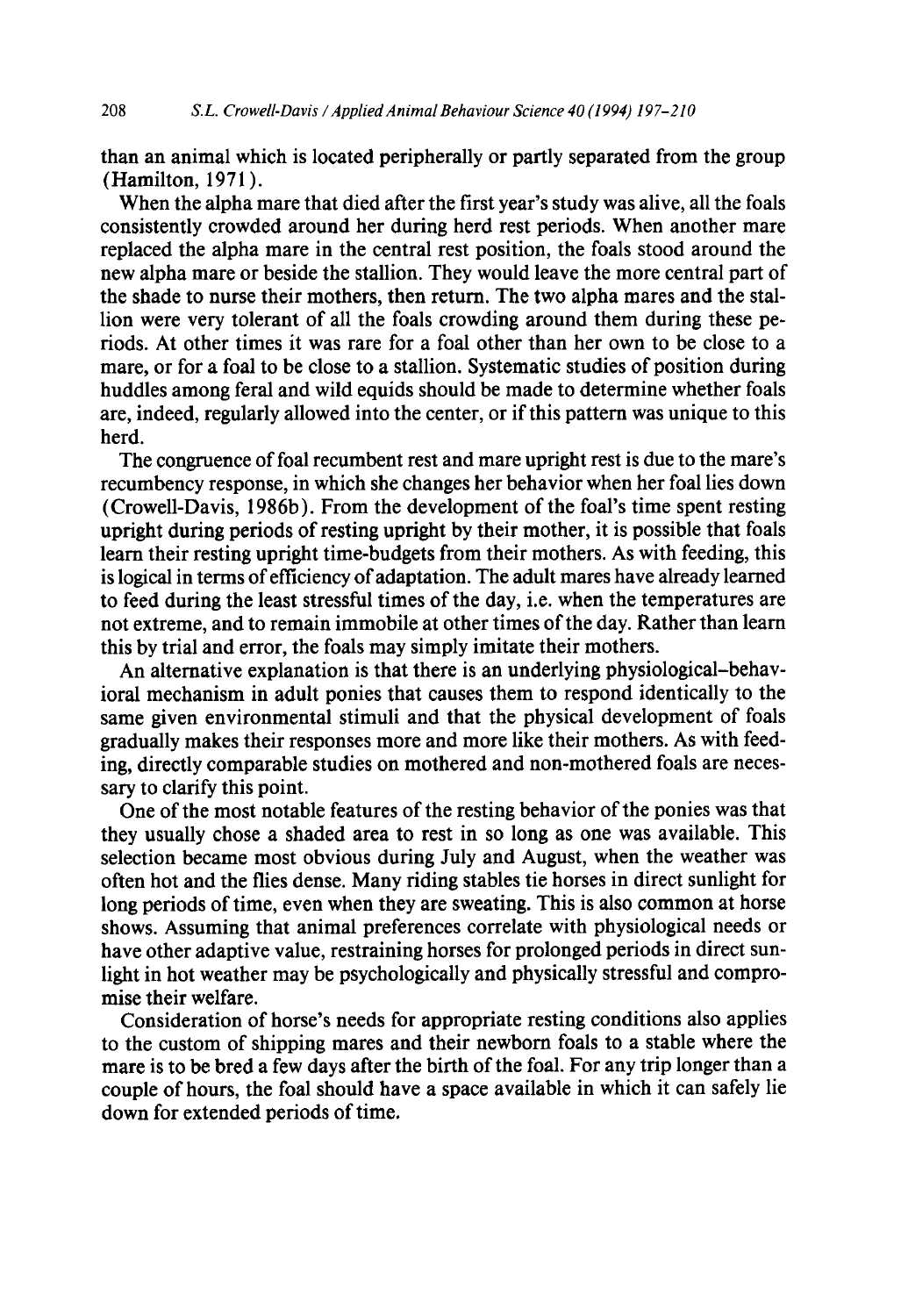#### **Acknowledgments**

**I would like to thank Mollie and Karl Butler for graciously allowing the use of GlanNant Welsh Pony Farm as a research site. Jeff Stelzner and Wallace Davis, Jr., wrote the computer programs which were used for data management and analysis.** 

#### **References**

- Altmann, J., 1974. Observational study of behaviour: sampling methods. Behaviour, 49: 227-267.
- Boy, V. and Duncan, P., 1979. Time-budgets of Camargue horses. I. Developmental changes in the time-budgets of foals. Behaviour, 71: 187-202.
- Boyd, L.E., 1988. Ontogeny of behavior in Przewalski horses. Appl. Anim. Behav. Sci., 21:41-69.
- Crowell-Davis, S.L., 1985. Nursing behaviour and maternal aggression among Welsh ponies *(Equus caballus).* Appl. Anim. Behav. Sci., 14:11-25.
- Crowell-Davis, S.L., 1986a. Mutual-grooming and nearest neighbor relationships among foals *of Equus caballus.* Appl. Anim. Behav. Sci., 15: 113-124.
- Crowell-Davis, S.L., 1986b. Spatial relations between mares and foals of the Welsh pony *(Equus caballus).* Anim. Behav., 34:1007-1015.
- Crowell-Davis, S.L., 1987. Self-grooming by mares and foals of the Welsh pony *(Equus caballus).*  Appl. Anim. Behav. Sci., 17: 197-208.
- Crowell-Davis, S.L. and Houpt, K.A., 1985a. The ontogeny of flehmen in horses. Anim. Behav., 33: 739-745.
- Crowell-Davis, S.L. and Houpt, K.A., 1985b. Coprophagy by foals: effect of age and possible functions. Equine Vet. J., 17(1): 17-19.
- Crowell-Davis, S.L., Houpt, K.A. and Carnevale, J., 1985a. Feeding and drinking behaviour of mares and foals with free access to pasture and water. J. Anim. Sci., 60: 883-889.
- Crowell-Davis, S.L., Houpt, K.A. and Burnham, J.S., 1985b. Snapping by foals of *Equus caballus.* Z. Tierpsychol./J. Comp. Ethol., 69: 42-54.
- Crowell-Davis, S.L., Houpt, K.A. and Kane, L.C., 1987. Play development in Welsh pony *(Equus caballus)* foals. Appl. Anim. Behav. Sci., 17:119-131.
- Dallaire, A. and Ruckebusch, Y., 1974a. Sleep patterns in the pony with observations on partial perceptual deprivation. Physiol. Behav., 12: 789-796.
- Dallaire, A. and Ruckebusch, Y., 1974b. Sleep and wakefulness in the housed pony under different dietary conditions. Can. J. Comp. Med., 38:65-71.
- Duncan, P., 1980. Time-budgets of Camargue horses. II. Time-budgets of adult horses and weaned sub-adults. Behaviour, 72: 2649.
- Feist, J.D., 1971. Behaviour of feral horses in the Pryor Mountain wild horse range. M.S. Thesis, University of Michigan.
- Fishbein, W. and Gutwein, B.M., 1977. Paradoxical sleep and memory storage process. Behav. Biol., 19: 425-464.
- Hale, L.A. and Huggins, S.E., 1980. The electroencephalogram of the normal 'grade' pony in sleep and wakefulness. Comp. Biochem. Physiol. A, 66:251-257.
- Hamilton, W.D., 1971. Geometry for the selfish herd. J. Theor. Biol., 31: 295-311.
- Joubert, E., 1972. Activity patterns shown by Hartmann zebra *Equus zebra hartmannae* in Southwest Africa with reference to climatic factors. Madoqua, Ser. I, 5: 33-52.
- Jouvet-Mounier, D., 1969. Étude comparée de l'ontogénèse des états de vigilance chez le chat, le rat et le cobaye au course du premier mois post-natal. Bordeaux Med., 2: 895-903.